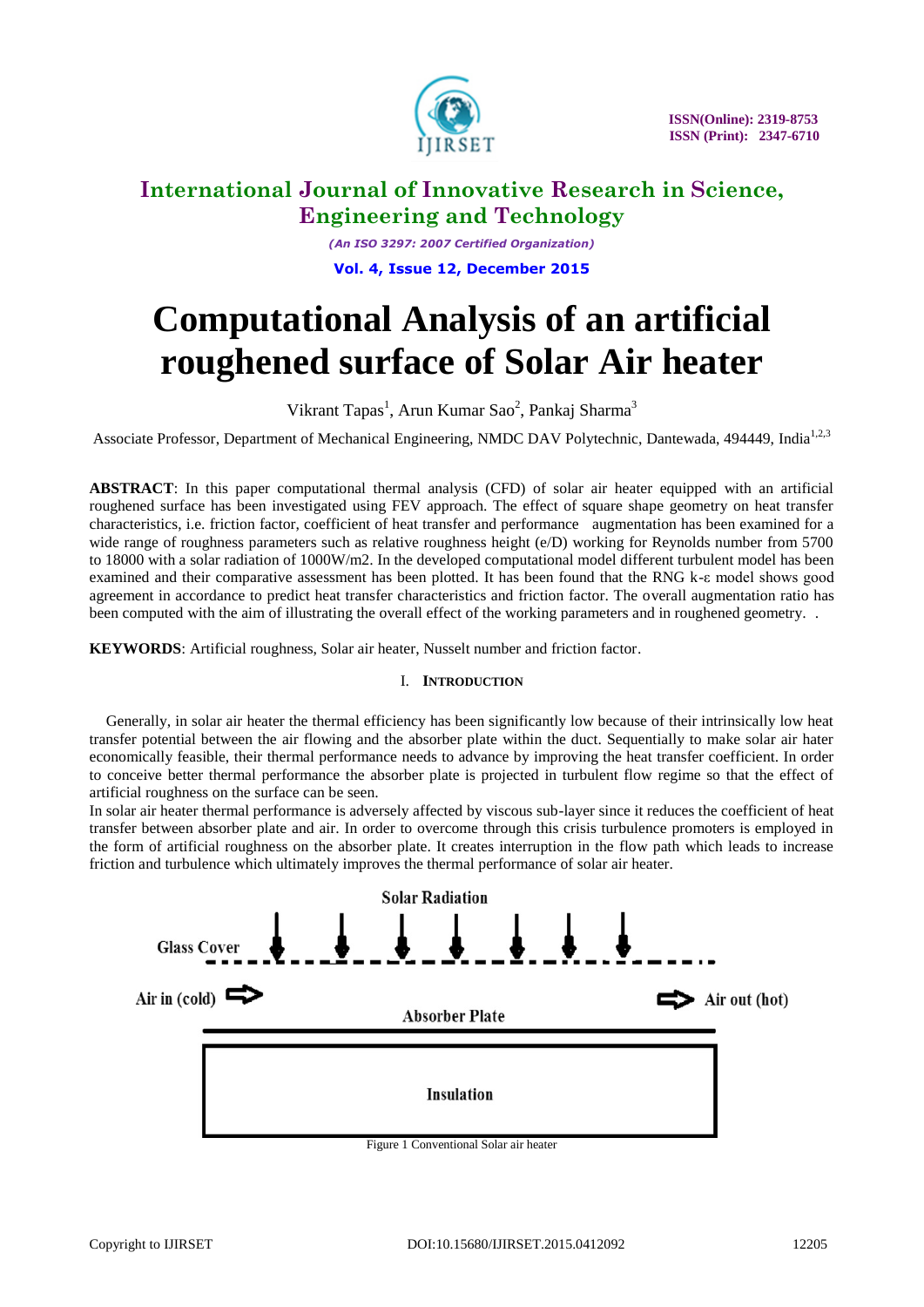

*(An ISO 3297: 2007 Certified Organization)*

#### **Vol. 4, Issue 12, December 2015**

#### II. **LITERATURE REVIEW**

In 1995 Ong has expanded a mathematical model and method for predicting thermal performance of single pass solar air collectors using the thermal network analysis procedure and a matrix inversion method a set of simultaneous equations for the mean temperature of the walls and the air streams were calculated and develop a bench mark for designing and analysis the Thermal performance of solar air heaters.

Bhushan et al. 2012 have evaluated thermal and thermo hydraulic performance of the roughened solar air heater having protruded absorber plate using a mathematical model the Optimum value of each roughness geometry parameter has been evaluated on the basis of thermal and effective efficiency.

Similarly, an analytical approach was employed by Ammari 2003 to develop a mathematical model for calculating the thermal performance of a solar air heater with slats. An exact analytical solution for fully developed convective heat transfer in rectangular ducts under a constant heat flux was derived by Shahmardan et al. 2012

Paisarn 2005 numerically studied the performance and entropy generation of the double-pass flat plate SAH with longitudinal fins. Parametric investigation has been carried out in order to analyzed the effect of various inlet parameters on heat transfer characteristics, performance, and entropy generation.

Jaurker et al. 2006 experimentally evaluate the effect of rib-grooved artificial roughness on heat transfer and fluid flow characteristics for a wide range of aspect ratio. The obtained result for rib-grooved has been compared with smooth one and reveals that the heat transfer coefficient for rib-grooved configuration is significantly higher than that for the transverse ribs, while, the friction factor is vaguely higher for rib-grooved arrangement as compared to that of rectangular transverse ribs of similar rib spacing and rib height. And develop a correlation for Nusselt number and friction factor.

Varun et al. 2007 presents a comprehensive review report on various element geometries employed as artificial roughness in solar air heaters with the aim of improve the heat transfer capability of SAH ducts. And also reviewed the various correlations developed for heat transfer and friction factor in roughened ducts of solar air heaters by various researchers.

Hatami and Bahadorinejad 2008 experimentally studied the natural convection heat transfer in a vertical flat-plate SAH. In study 6 different air flow configurations are considered and these cases included states that air could flow within spaces between the glass covers and the absorber plate or air was enclosed in such spaces and the efficiency is determined and found that the maximum efficiency can be attained when air heater had two glass covers and air possibly will flow in all channels.

Arvind et al. 2009 use W-shaped roughness to analyze the friction and heat transfer characteristics experimentally with different aspect ratio. The experiment was encompassed in wide range of Reynolds numbers and developed a correlation for nusselt number and friction factor.

Hikmet et al 2009 use novel technique i.e. artificial neural network (ANN) and wavelet neural network (WNN) for examining the heat and flow characteristics for double-pass SAH. The obtained results are compared with experimental result and found that they are within acceptable limits and the proposed methodology can be utilized for approximating the some factors of SAHs with reasonable precision.

Anil et al.2013 conducts and experiment using multi v-shaped with gap rib as artificial roughness and developed a correlation for friction factor and nusselt number at optimum value of geometrical parameters of roughness. They conclude that the maximum enhancement of the order of 6.74 times of the corresponding value of the smooth duct.

Lal et al 2015 examined the Thermal performance of the packed bed solar heat storage system. In their experimentation rock pebbles are used as insulating material. The efficiency solar collector and heat retrieval is found to be in range of 36-51 and 75-77% and also revealed that by introducing phase change material as packed bed filler the heat retrieval efficiency can be improved.

Singh and Dhiman 2016 investigates experimentally and analytically, the energy and exergy efficiencies of double pass packed bed solar air heater under external recycle . The input parameters are optimized by using thermohydraulic efficiency criterion. It has been found that on increasing mass flow rate and recycle ratio the energy and exergy efficiency significantly increases. but in case of exergy efficiency it attains a peak value and consequently starts decreasing as the mass flow rate and the recycle ratio further increases.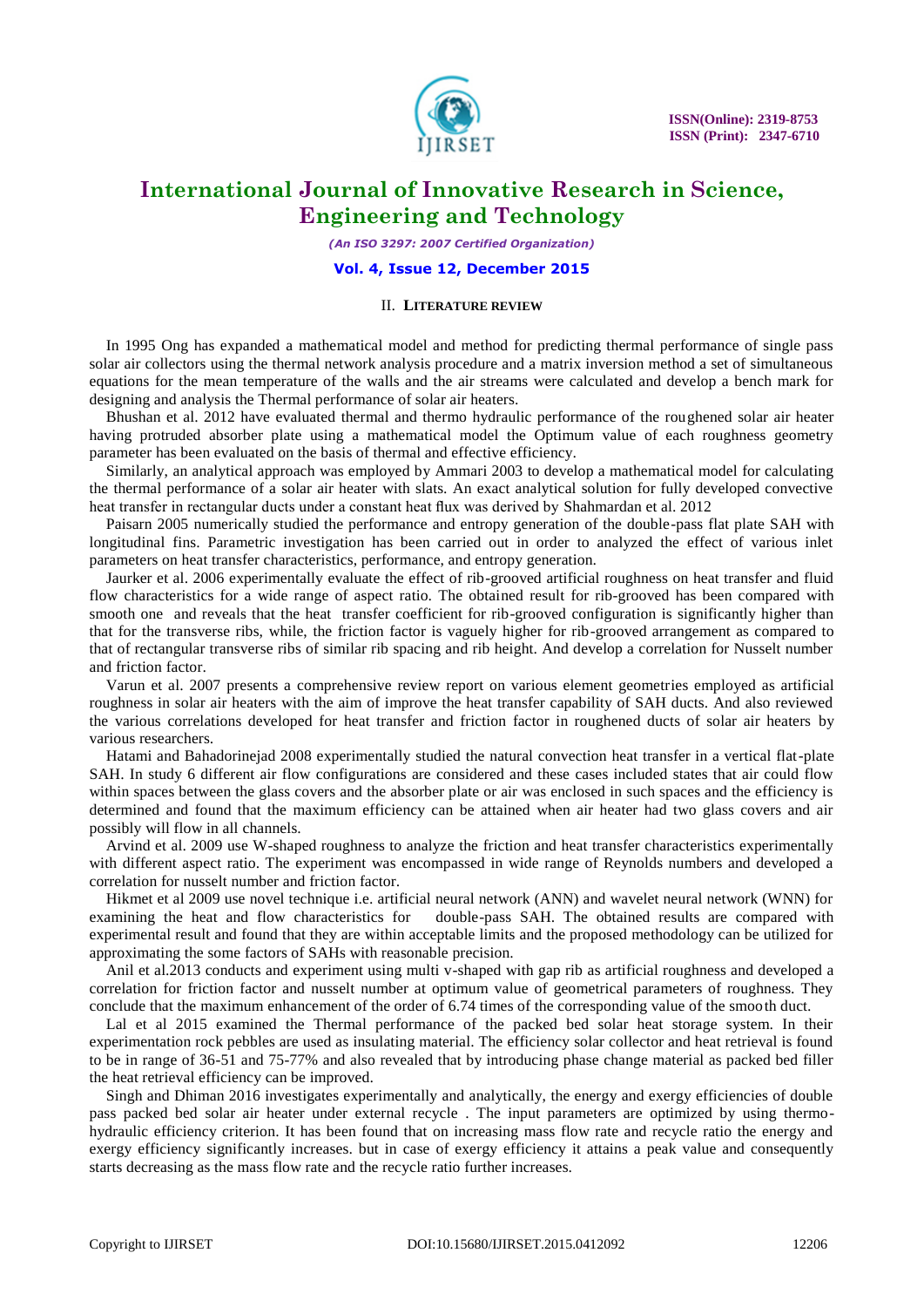

*(An ISO 3297: 2007 Certified Organization)*

#### **Vol. 4, Issue 12, December 2015**

Roozbeh et al.2015 experimentally examined the thermal performances of perforated glazed solar air heaters with different inner collector colors and a black colored unglazed transpired SAH. Perforated plexiglas glazing with different configuration with different colors has be constructed and examined. It has found that the color of perforated plexiglas glazing significantly affects the thermal performance of solar air heater.

 Dongxu et al. 2015 computational analyzed the heat transfer and fluid flow characteristics of solar air heater equipped with V-shaped ribs on the absorber plate. By means of ANSYS FLUENT k– ε turbulence model the effect of various parameters such as pitch ratio, angle of attack, number of ribs are scrutinized at different Reynolds number. At last they conclude that multi V-shaped ribs produce stream-wise helical vortex flows, which improves the fluid mixing between the colder mainstream fluid and the warmer fluid near the absorber wall which leads to improvement in thermal performance parameter.

Dong Ho et al.2015 experimentally and theoretically investigate the effect of wire mesh packed on performance of SAH. It has been observed that the obtained result has 1.07-9.32%. deviations with theoretically and experimentally for different configuration such as single pass ,double pass (flat plate) and recycling wire mesh packed double-pass. On comparing these configurations the collector efficiency for the recycling wire mesh packed double-pass is significantly higher than other arrangements under various mass flow rates and recycles ratios.

#### III. **MATHEMATICAL MODELLING**

The governing equations for solar air heater duct with artificial roughness this problem are those of Navier-Stokes along with the energy equation. The Navier-Stokes equations are applied to incompressible flows and Newtonian fluids, including the continuity equation and the equations of conservation of momentum on the x and y

According to equations

$$
\frac{\partial u_2}{\partial t} + u_1 \frac{\partial u_1}{\partial x_1} + u_2 \frac{\partial u_1}{\partial x_2} =
$$
\n
$$
-\frac{1}{\rho} \frac{\partial \rho}{\partial x_2} + v \left( \frac{\partial^2 u_1}{\partial x_1^2} + \frac{\partial^2 u_1}{\partial x_2^2} \right) + g \beta (T - T \infty)
$$
\n(1)

$$
\frac{\partial u_{\perp}^*}{\partial x_1^*} + \frac{\partial u_2^*}{\partial x_2^*} = 0
$$
\n(2)

x1 momentum equation  
\n
$$
\frac{\partial u_1^*}{\partial t^*} + u_1^* \frac{\partial u_1^*}{\partial x_1^*} + u_2^* \frac{\partial u_1^*}{\partial x_2^*} = -\frac{\partial p^*}{\partial x_1^*} + \Pr\left(\frac{\partial u_1^*}{\partial x_1^*} + \frac{\partial u_1^*}{\partial x_2^*}\right)
$$
\n(2)

x2 momentum equation  
\n
$$
\frac{\partial u_2^*}{\partial t^*} + u_1^* \frac{\partial u_2^*}{\partial x_1^*} + u_2^* \frac{\partial u_1^*}{\partial x_2^*} = -\frac{\partial p^*}{\partial x_2^*} + \Pr\left(\frac{\partial u_2^*}{\partial x_1^*} + \frac{\partial u_2^*}{\partial x_2^*}\right)
$$
\n
$$
+ Gr \Pr^2 T^*
$$
\n(4)

Energy equation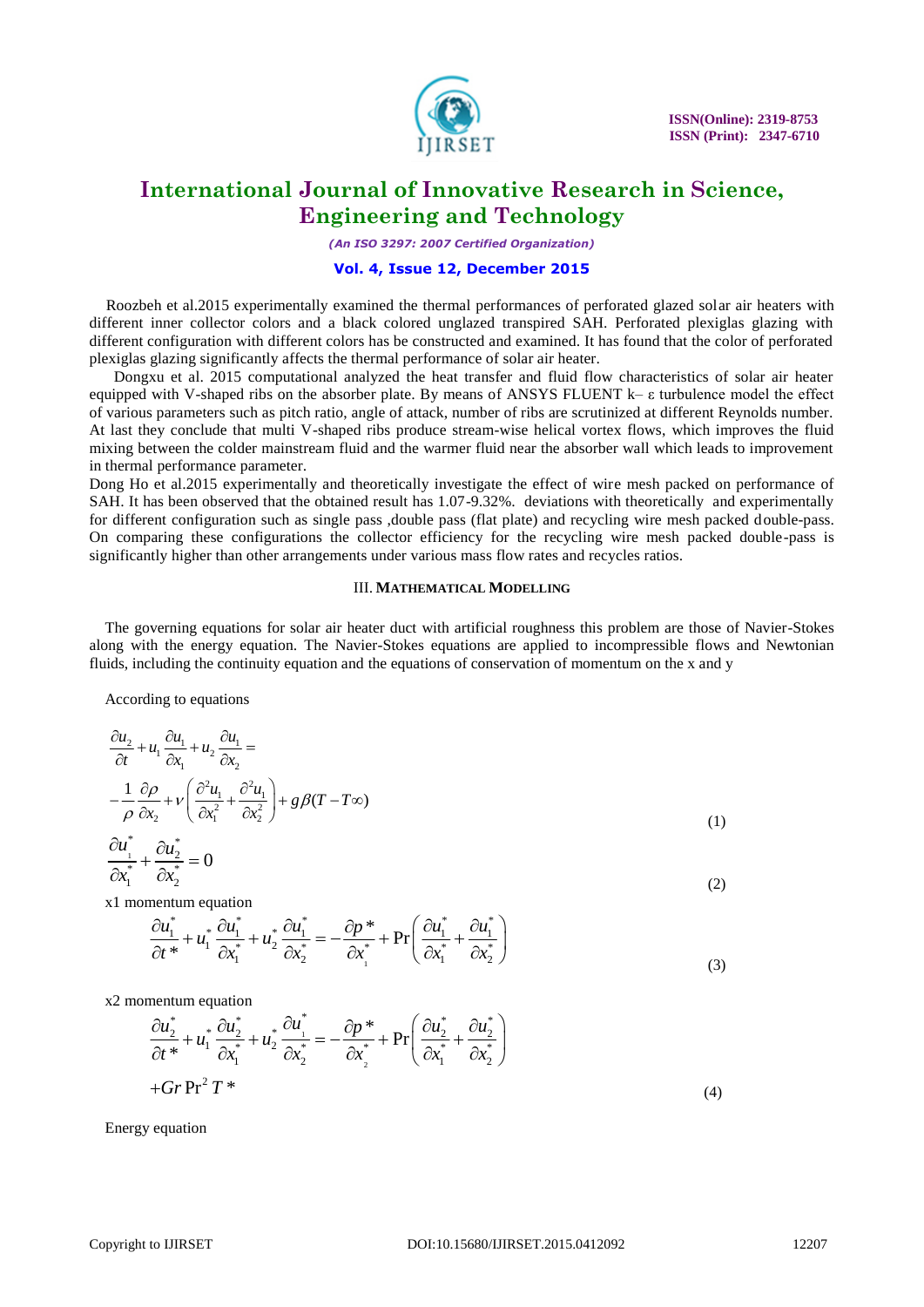*(An ISO 3297: 2007 Certified Organization)*

#### **Vol. 4, Issue 12, December 2015**

| $\frac{\partial T^*}{\partial t^*} + u_1^* \frac{\partial T^*}{\partial x_1^*} + u_2^* \frac{\partial T^*}{\partial x_2^*} = \left( \frac{\partial^2 T^*}{\partial x_1^{*2}} + \frac{\partial^2 T^*}{\partial x_2^{*2}} \right)$ |  |  |
|----------------------------------------------------------------------------------------------------------------------------------------------------------------------------------------------------------------------------------|--|--|

Where Gr is the Grashof number given as

$$
Gr = \frac{g\beta\Delta T L^3}{v^2} \tag{6}
$$

Often, another non-dimensional number called the Rayleigh number is used in the calculations. This is given as

$$
Ra = Gr \Pr = \frac{g \beta \Delta T L^3}{\nu \alpha}
$$
\n(7)  
\n
$$
Nu = \frac{hl}{k}
$$
\n(8)

*r s*

*r s*

*Nu*

Over all enhancement ratio =  $\frac{1/3}{(1/3)^{1/3}}$ *Nu f*  $\left(\frac{f_r}{f_s}\right)^{1}$ 

## **Table 1 Operating parameters used for CFD analysis**.

| <b>Operating parameters Range</b> |                      |  |
|-----------------------------------|----------------------|--|
| Uniform heat flux $(q)$           | 1000W/m <sup>2</sup> |  |
| Reynolds number (Re)              | 5700-18,000          |  |
| Prandtl's number (Pr)             | 0.7441               |  |
| Relative roughness pitch (e/D)    | 0.0229-0.0666        |  |
| Duct aspect ratio (W/H)           |                      |  |
| Hydraulic diameter of duct        | 45                   |  |
| Roughness height                  | 1.4 and 2.2          |  |

#### IV.**METHODOLOGY**

The ANSYS 14.5 finite element program was used for simulating the SAH circular wire transverse circular rib absorber plate as shown in figure 1. For this purpose, the key points were first created and then line segments were formed. The lines were combined to create a surface. Finally, this surface is provided thickness model is made. We modeled 4 different geometrical configurations of the absorber plate with different number of fin relative roughness height (e/D). The duct was discretized into 21870 elements with 47550 nodes as shown in figure 2 and 3. SAH duct is divided in four different sections namely inlet, outlet, absorber plate, circular rib respectively. Where boundary conditions are been applied using table 1 during simulation for evaluating the heat transfer and fluid flow characteristics.

(5)

(9)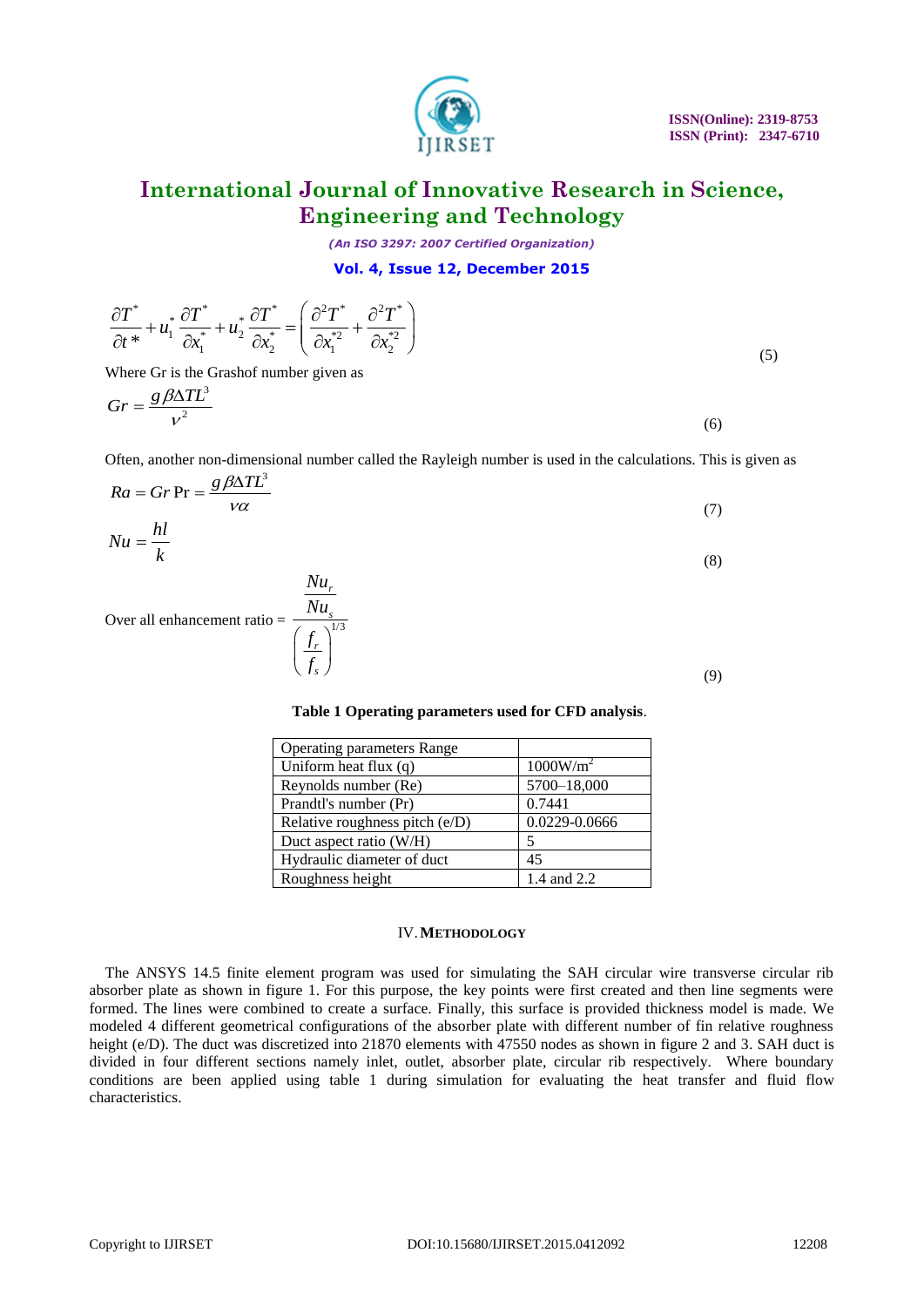

*(An ISO 3297: 2007 Certified Organization)*

### **Vol. 4, Issue 12, December 2015**



Figure 2 2-D computational domain of a solar air heater



Figure 3Computational Mesh model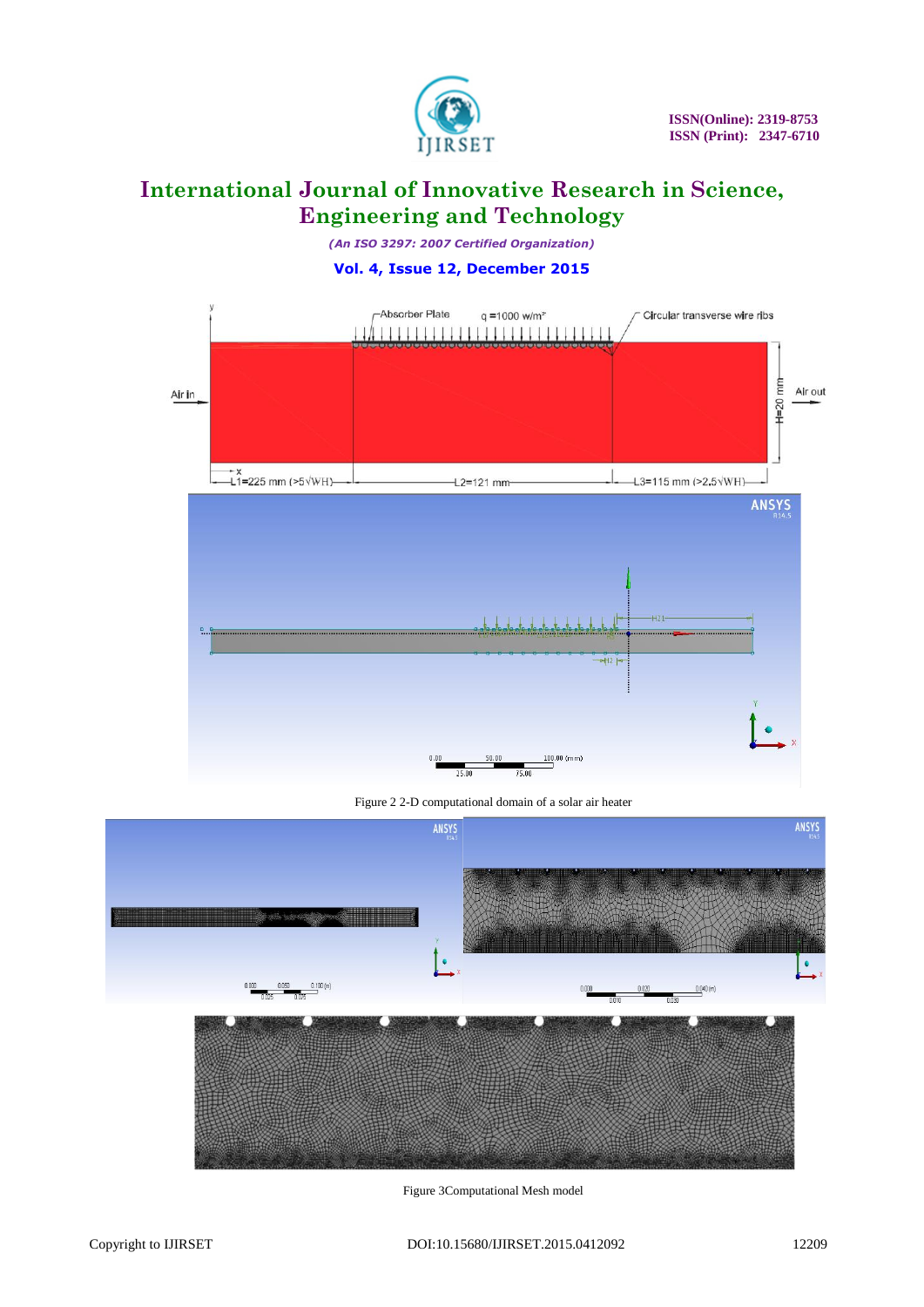

*(An ISO 3297: 2007 Certified Organization)*

#### **Vol. 4, Issue 12, December 2015**

#### **Some essential Hypothesis in the mathematical model**

- The flow regime is steady, fully developed, turbulent and two dimensional.
- The thermal conductivity of the duct wall and roughness material remain constant
- The roughness material and duct wall is homogeneous and isotropic.
- The working fluid, air is presumed to be incompressible for the operating range of SAH since deviation in density is very less.
- The inlet velocity is calculated by using Reynolds number



Figure 4 Contours of Turbulent kinetic energy

Figure 4 shows the turbulent kinetic energy within the duct. It has been observed that the major portion f turbulence occurred at the transverse wire region as shown in above figure. This turbulence leads to increase in friction factor and increases heat transfer rate.

Figure 5 illustrates the comparison of various turbulent models to calculate nusselt number for different Reynolds number. It has been observed that on increasing Reynolds number nusselt numbers significantly increases and on comparing it with Dittus–Boelter empirical relationship for a smooth duct it has found that the RNG k-ε model shows good closer agreement with it. Whereas, SST kε model shows more deviation as compared to other model such as standard kε, realizable kε therefore RNG k-ε model is selected for simulation of roughness absorber plate. It is interesting to know that at low Reynolds number the RNG k-ε model shows very accurate result and at high Reynolds number there is deviation of 2%-3% on comparing with Dittus–Boelter empirical relationship.

Figure 5 Comparison between Nusselt number predictions of different CFD models with Dittus–Boelter empirical relationship for smooth duct.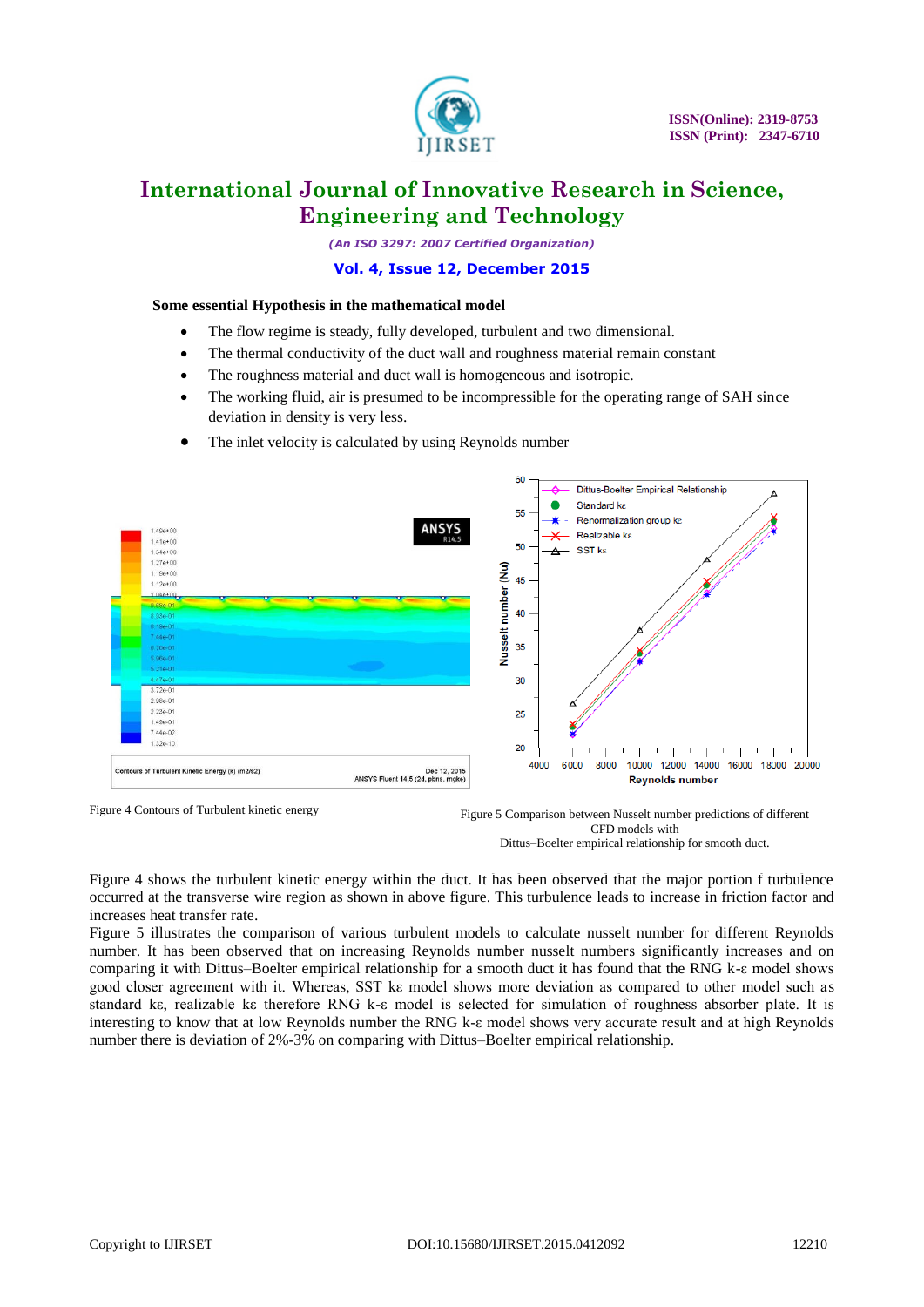

*(An ISO 3297: 2007 Certified Organization)*

**Vol. 4, Issue 12, December 2015**



Figure 6 illustrates the variation of Nusselt number with respect to Reynolds number for different ratios of relative roughness height (e/D). It has been observed that on increasing Reynolds number nusselt number linearly increases and similarly on increasing relative roughness height (e/D) nusselt number increases. This means that increased in nusselt number increases the heat transfer rate. It has been observed that on comparing nusselt number for  $(e/D) = 0.0299$  is 68.10% and for  $(e/D) = 0.0426$  is 90.80% high as compared to smooth at Reynolds number of 6000.

In case of friction factor, it decreases with increase in Reynolds number. It has been found that friction factor increases as relative roughness height (e/D) increases from 0.0299 to 0.0426 for a given value of Reynolds number. It has been observed that for smooth one there is 49.58% drop in friction factor from 5700 to 18000 Reynolds number. Similarly for  $e/D=0.0299$  and  $e/D =0.0426$  the drop in friction factor is 38.14% and 33.77%. From this it can be conclude that for  $e/D = 0.0426$  has minimum friction drop and which results in higher heat transfer rate.



Figure 7 Overall enhancement ratio of various roughness geometries